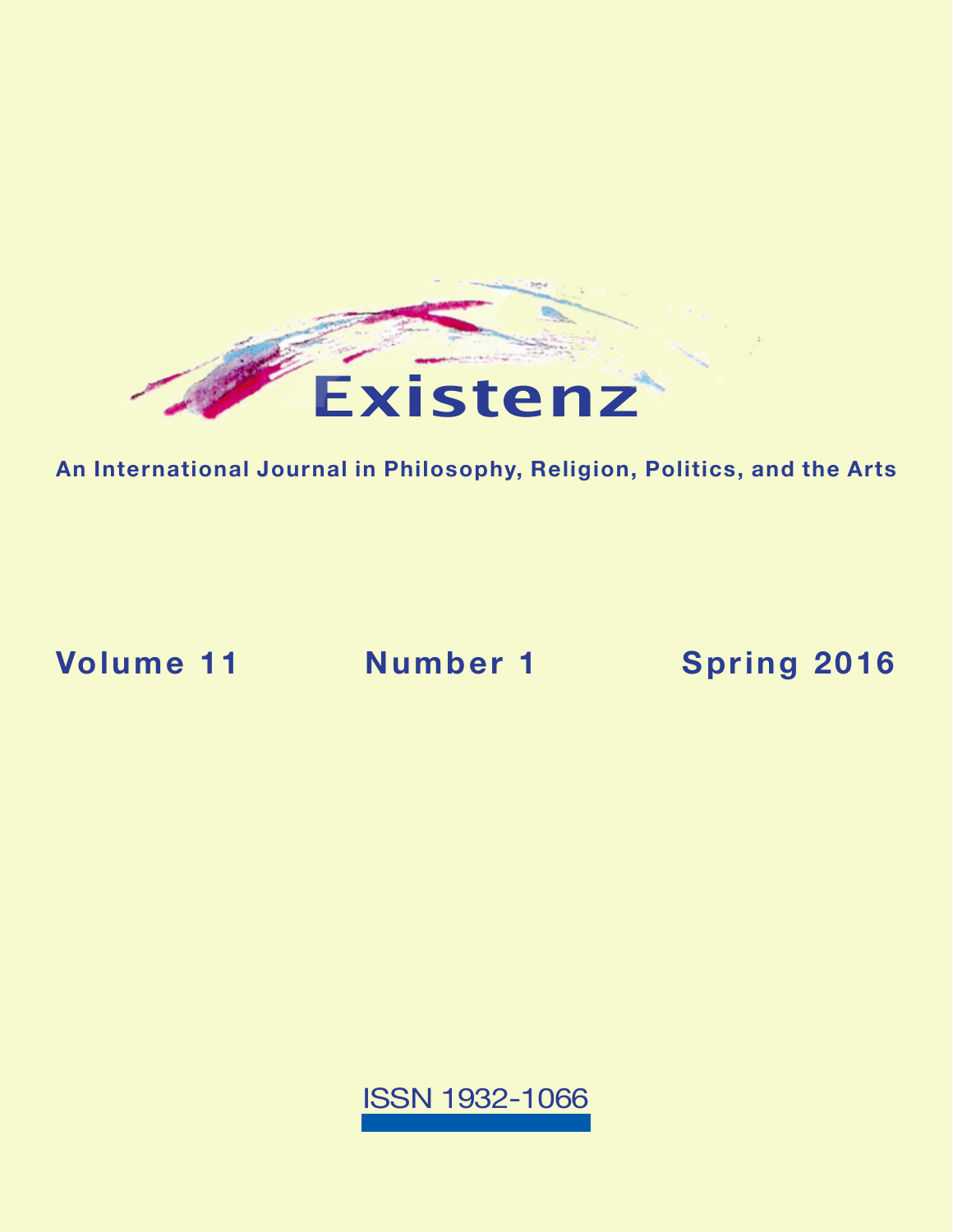# $T$  **a** BLE OF CONTENTS **Volume 11/1, Spring 2016**

| <b>Editor's Introduction</b>                                                                                                                                                                                        |              |
|---------------------------------------------------------------------------------------------------------------------------------------------------------------------------------------------------------------------|--------------|
| <b>Helmut Wautischer</b>                                                                                                                                                                                            | iii          |
| Sonoma State University                                                                                                                                                                                             |              |
| <b>Thus Spake Romano</b>                                                                                                                                                                                            |              |
| <b>Carlin Romano</b>                                                                                                                                                                                                | $\mathbf{1}$ |
| Ursinus College                                                                                                                                                                                                     |              |
| <b>Carlin Romano, UnPhilosopher of the Philosophical Landscape</b><br><b>Paul Croce</b><br>Stetson University, Florida                                                                                              | 7            |
| Do Not Block Inquiry: Philosophy in America – The Tradition of Socrates and Peirce<br>Jacquelyn Ann Kegley<br>California State University, Bakersfield                                                              | 16           |
| <b>On Not Being A (Typical) Philosopher</b><br>John J. Kaag<br>University of Massachusetts, Lowell                                                                                                                  | 23           |
| <b>Envisioning a Fourth Wave</b><br>Mary V. Rorty<br><b>Stanford University</b>                                                                                                                                     | 27           |
| Evil as the Ghostly Doppelgänger of Good in Karl Jaspers<br><b>Czesława Piecuch</b><br>Pedagogical University, Cracow, Poland                                                                                       | 31           |
| <b>Sacrificing Sacrifice to Self-Sacrifice: Sublimation of Sacrificial Violence in</b><br>Western Indo European Cultures during Karl Jaspers' Axial Period<br>Eric D. Meyer<br>Independent Scholar, Idaho Falls, ID | 40           |
| Jaspers, Husserl, Kant: Boundary Situations as a Turning-Point<br>Gladys L. Portuondo<br>Independent Scholar, Los Angeles, CA                                                                                       | 51           |
| The Erotico-Theoretical Transference Relationship between Sartre<br>and Simone de Beauvoir Revisited with Michèle Le Dœuff<br>Ruth A. Burch<br>Independent Scholar, Lugano-Paradiso, Switzerland                    | 57           |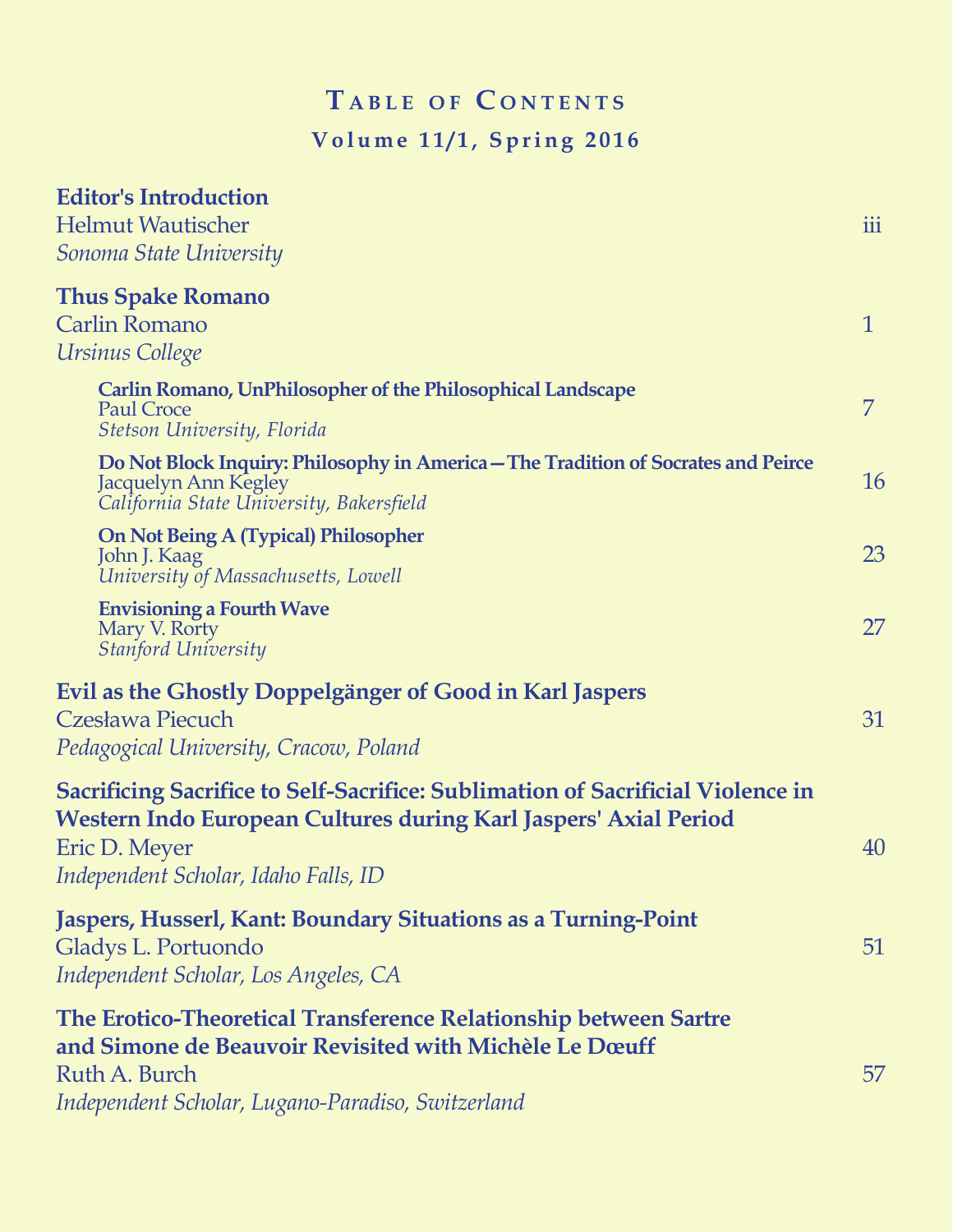# EDITOR'S INTRODUCTION

With the extensive review of Carlin Romano's *America the Philosophical* (Knopf 2012), an essay on the relationship between good and evil, and an essay on sacrificial violence, Volume 11/1 taps with surprising accuracy into the current political landscape, both domestic and international. Four critics eloquently provided constructive criticism on the book. Paul Croce (Stetson University) takes on a Jamesian perspective when he positions some of Romano's claims into a marketplace of ideas; Jacquelin Kegley (CSU Bakersfield) uses a pragmatist lens for her assessment of intellectualism in America in general and specifically in the context of meetings organized for the philosophical profession at the American Philosophical Association, where she does notice a slow improvement in including under-representet voices; John Kaag (UMass Lowell) with emphasis on Isocrates and Richard Rorty; and Mary Rorty (Stanford) who sees Romano's book as a "fourth wave" in a long standing tradition dating back to Emerson, Dewey, and Rorty. Romano links some of his reply to the 2016 Presidential election and the surprising fact that Richard Rorty did envision already in 1998 that such political reality is in the making.

Czesława Piecuch (Pedagogical University, Cracow, Poland) offers a classical Jaspers study on the relationship between good and evil with its implications for moral improvement, something that appears to be of dire necessity in the present-day unfolding of political instability. The study by Eric Meyer (Independent Scholar) brings Jaspers' concept of Axial Age into the context of sacrificial violence in Western Indo-European cultures. Remnants of this violence are still present in ritual actions, but more blatantly also as a daily practice in some Middle Eastern societies. Jaspers' concept of boundary situations is addressed by Gladys Portuondo (Independent Scholar) in her comparison of Jaspers with Husserl and Kant. Ruth Burch (Independent Scholar) offers a view into body politics from a feminist perspective by commenting on Michèle Le Dœuff's interpretation of the relationship between Sartre and de Beauvoir.

General announcement: On behalf of the entire Existenz Board I would like to thank Alan M. Olson for his contributions and leadership as Co-Founder and Co-Editor of *Existenz*. Alan has now retired from all active roles with *Existenz* and we wish him healthy and rewarding retirement years.

[Viewable on YouTube](https://youtu.be/0YCYHdYl8_8)

Helmut Wautischer Editor-in-Chief